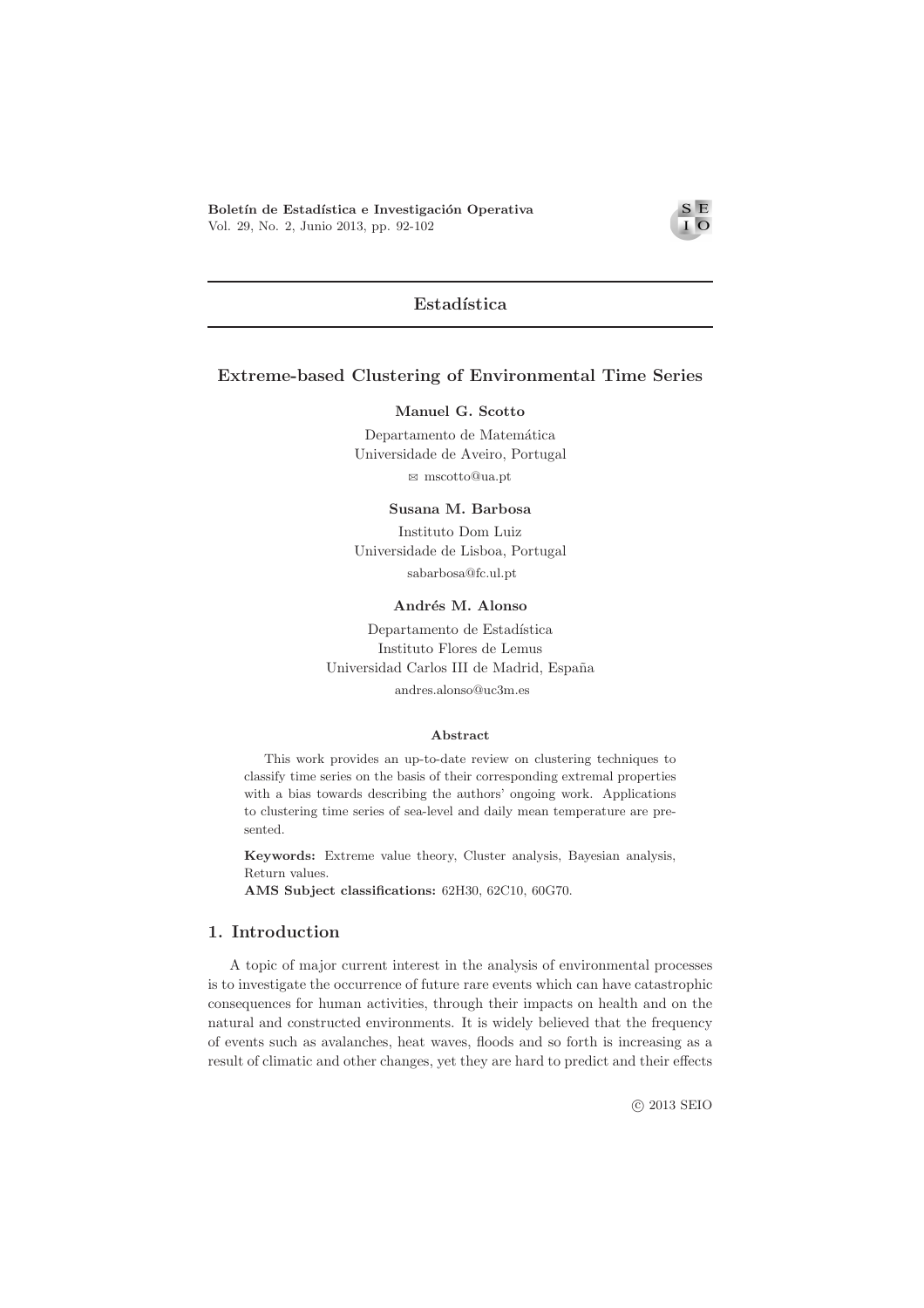are poorly understood. Recent developments in the statistics of extremes (e.g., Chavez-Demoulin and Davison, 2012), optimal alarm systems (e.g., Baxevani et al., 2011) and in multivariate statistical techniques for discrimination, clustering and dimension reduction for time series (e.g., Jolliffe and Philipp, 2010), and the increasing availability of relevant high-quality data have the potential both to deepen our grasp of the underlying physical phenomena, and to aid on the construction of models and tools for forecasting the occurrence and impact of rare events. There are various issues involved in predicting such events, from longterm prediction to forecasting individual events with potentially catastrophic consequences.

In studies of regional sea-level or temperature variability, time series records are often analyzed individually for characterizing variability at each location. Marginal analysis, however, is in itself insufficient to come to an accurate description of regional variability. An alternative approach is to consider simultaneously the whole data set from a given region and characterize regional variability in terms of locations exhibiting similar behavior, through clustering techniques. Although clustering techniques have been popular for the analysis of non-time series environmental data, its extension to time series data are hindered by the serial dependence and high dimensionality of the observations. The reader is referred to Galeano and Peña  $(2000)$  for an overview of the early work in this area and to Caiado et al. (2012) and Scotto et al. (2010) for recent developments.

In this work, a time series clustering approach which combines Bayesian methodology, extreme value theory and classification techniques is presented for the analysis of the regional variability of sea-level and temperature extremes. In both cases time series records are clustered on the basis of their corresponding predictive distributions for 25-, 50- and 100-years return values.

The rest of the paper is laid out as follows: for completeness and reader's convenience, in Section 2 some background results on extreme value theory are given. The time series clustering procedure is explained in Section 3. An application to hourly tide gauge records from the North Atlantic, and to time series of daily mean temperature in Europe is presented in Section 4. Finally, in Section 5 some concluding remarks are given.

# 2. Extreme Value Framework

Extreme Value Theory (EVT in short) provides simple techniques for estimating probabilities of future extremal events given historical data. The celebrated Fisher-Tippett Extreme Value Theorem states that if the distribution of conveniently normalized partial maxima of an independent and identically dis-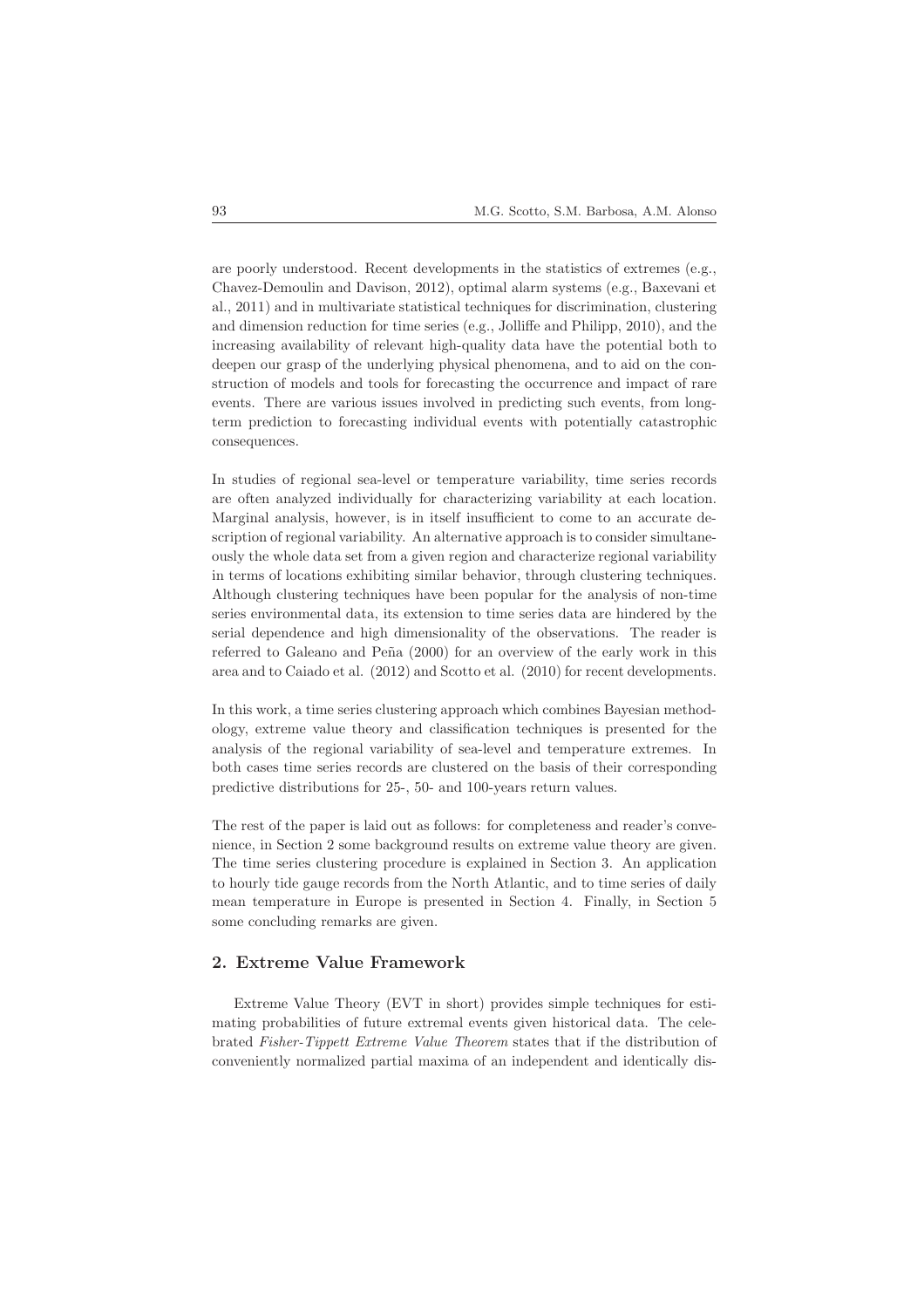tributed sequence of random variables with common (unknown) distribution  $F$ , converges to a non-degenerate limit distribution, say,  $G$ , then  $F$  is in the domain of attraction of G, and G must be the Generalized Extreme Value (GEV in short) distribution

$$
G(x) \equiv G_{\xi}(x) := \exp\left\{-\left[1 + \xi \left(\frac{x-\mu}{\sigma}\right)\right]^{-\frac{1}{\xi}}\right\},\tag{2.1}
$$

defined on  $\{x: 1 + \xi(x - \mu)/\sigma > 0\}$  with location  $\mu \in \mathbb{R}$ , scale  $\sigma > 0$  and shape parameter (also called tail index)  $\xi \in \mathbb{R}$ . The shape parameter determines the three extreme value types. Specifically, when  $\xi$  takes negative values, positives values or when  $\xi = 0$ , interpreted by taking the limit in (2.1) as  $\xi \to 0$ , the GEV distribution is the negative Weibull, the Fréchet or the Gumbel distribution, respectively. The Fréchet domain of attraction embraces heavy-tailed distributions with polynomially decaying tails. All d.f.'s belonging to Weibull domain of attraction are light-tailed with finite right endpoint. The intermediate case  $\xi = 0$  is of particular interest since this class includes distribution functions with very different tails, ranging from moderately heavy (such as the lognormal distribution) to light (such as the Normal distribution) having finite right endpoint or not.

Therefore, separating statistical inference procedures according to the most suitable domain of attraction for the sampled distribution is an impending problem. A test for Gumbel domain against Fréchet or Weibull max-domain has received the general designation of statistical choice of extreme domains of attraction (see e.g., Marohn, 1998a,b; Wang et al., 1996; Fraga Alves and Gomes, 1996; Hasofer and Wang, 1992). In this respect, Hasofer and Wang's test may be pointed out as one of the most commonly used testing procedure.

A useful parameter of interest in many extreme value studies is the quantile  $x_p$  for a specified exceedance probability p, defined as

$$
x_p := \begin{cases} \mu - \frac{\sigma}{\xi} \left\{ 1 - \left( -\log(1 - p) \right)^{-\xi} \right\}, & \xi \neq 0 \\ \mu - \sigma \log \left\{ -\log(1 - p) \right\}, & \xi = 0 \end{cases},
$$
\n(2.2)

where  $G(x_p) = 1 - p$ . Roughly speaking,  $x_p$  is the return value that is associated with the return period  $1/p$  for small p, in units of, say, years, if the GEV corresponds to the annual maximum.

A typical application in EVT is the Annual Maxima method which consists in fitting the Generalized Extreme Value distribution to annual maxima. This approach is often viewed as advantageous since with the requirement of only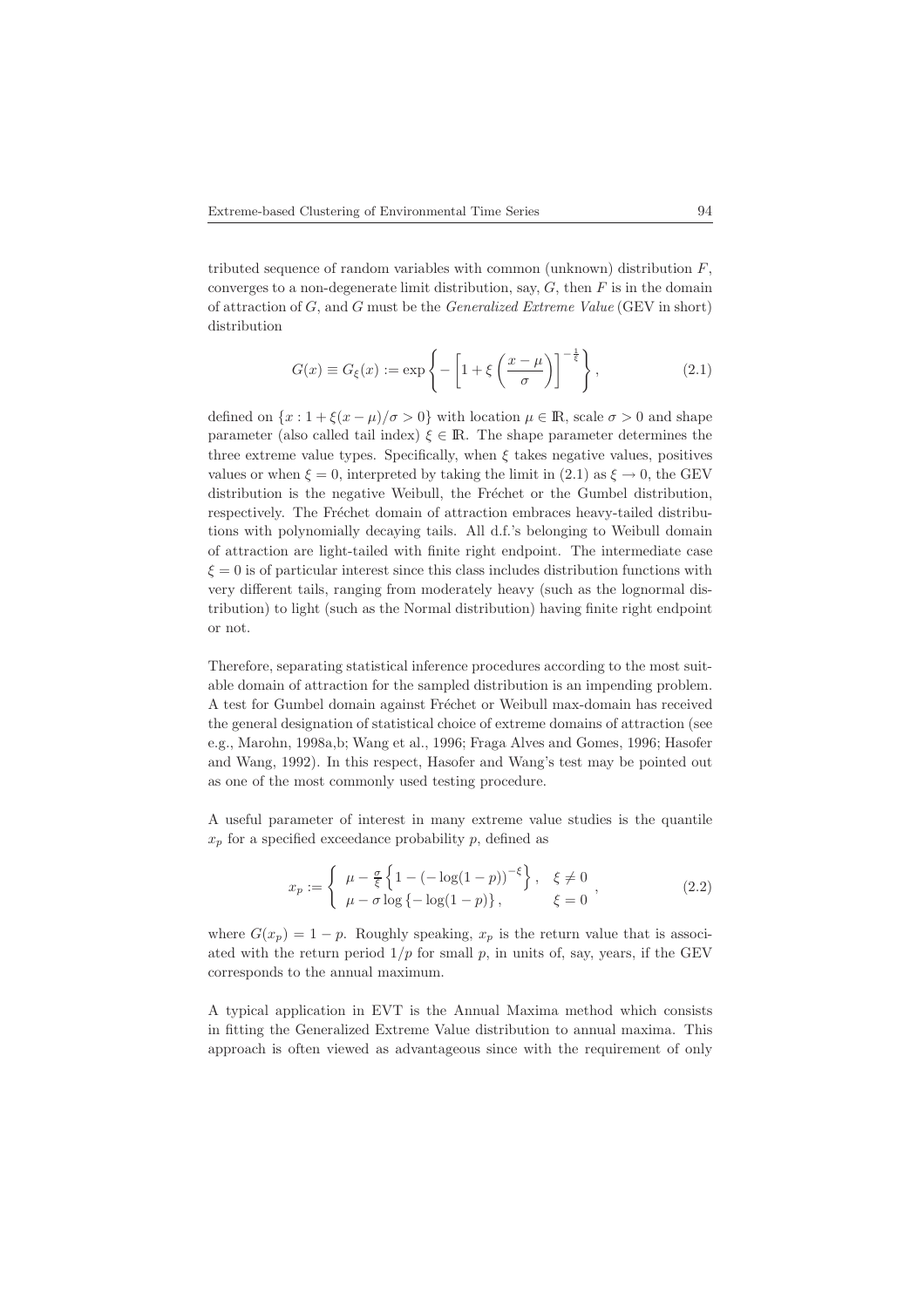a simplified data summary cumulates the reduction of dependence in the data. Nevertheless, it is sometimes difficult to detect seasonal cycles in the measurements that may be feasibly identified with blocks. This issue motivated the search for characterizations of extreme value behavior that enables modeling the observed data by other than just the block maxima and ultimately to make better use of the information given by the data. There are two well-known alternative characterizations. One is based on the behavior of the r-largest order statistics within a block of large size, for small values of  $r$ . This approach was extensively used by Guedes Soares and Scotto (2004) to obtain predictions of extreme values of significant wave heights collected on the northern North Sea and by Scotto et al. (2011a) and Scotto et al. (2010) for long-term predictions of hourly tide gauge records and daily mean temperatures.

The other approach is based on exceedances of a high (fixed or time-dependent) threshold. The rationale behind this procedure is that (i) if the threshold level is taken high enough, the distribution of the peak excesses is expected to be close to the Generalized Pareto distribution; (ii) observations in particular cluster peaks, belonging to different clusters are expected to be independent. Note that, while (i) avoids the choice of arbitrary models, (ii) ensures that the fundamental concept of return value is applicable. Applications of this method to the extrapolation of wave data are described in Jonathan and Ewans (2013), Mínguez et al. (2010), Menéndez et al. (2008), Méndez et al. (2006) and Caires and Sterl (2005).

While the application of extreme value theory is often based on likelihood approaches, Bayesian methods have the advantage of a substantially more flexible inference. The application of Bayesian extreme value analysis to wave and tide gauge records (e.g., Scotto et.al, 2011b; Scotto et al., 2010; Scotto and Guedes Soares, 2007; Egozcue et al., 2005) allows to retrieve the complete posterior density of the parameters and the return values, and therefore to quantify the degree of estimation uncertainty. Applications to daily mean temperature records can be found in Scotto et al. (2011a).

# 3. Time Series Clustering Procedure

In Scotto et al. (2010) a new approach for time series clustering based on long-term predictions of extreme values of sea-level records was introduced. We outline here the essential of the method. The implementation of the clustering procedure comprises three steps:

1. firstly, the algorithm starts with the estimation of the posterior predictive distributions of the 25-, 50-, and 100-years return values for each time series.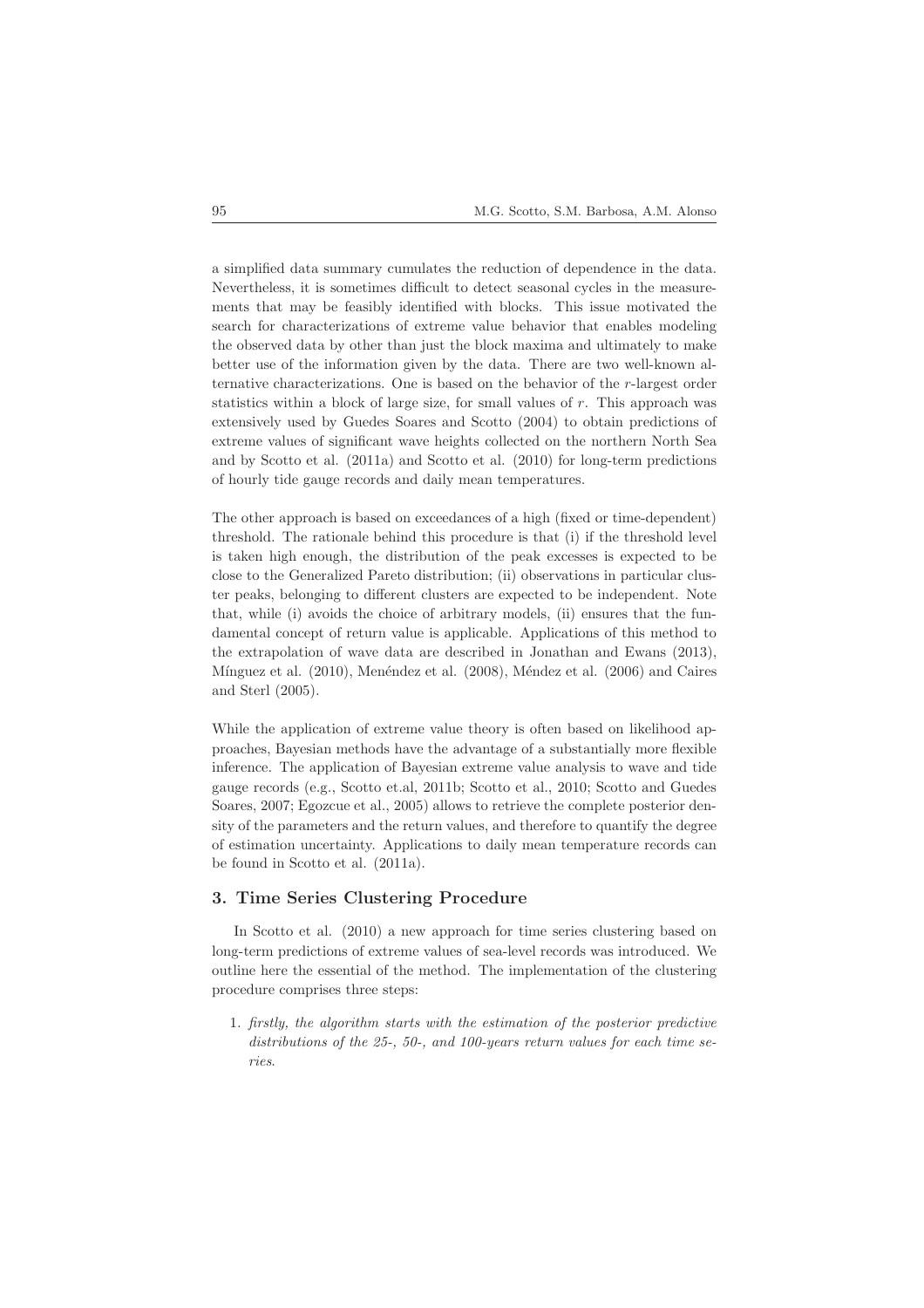Since the GEV distribution in (2.1) admits no conjugate prior distributions a near-flat Normal multivariate distribution is adopted for  $\theta := (\mu, \sigma, \xi)$  reflecting the absence of external information. The Metropolis-Hastings algorithm implemented in an appropriate Markov Chain Monte Carlo scheme is adopted to draw a sample  $(\theta^{(1)}, \ldots, \theta^{(N)})$  from the posterior distribution of  $\theta$ , being the initial values the maximum log-likelihood estimates obtained from the distribution of the r-largest order statistic model. From the Markov Chain sequence and (2.2) a sample from the posterior predictive distribution of the return values is generated.

2. The second step consists in calculating the distance among pairs of distribution functions.

To this extent, an adequate metric between univariate distribution functions is required. The choice of this metric should reflect the final goal of the clustering procedure in the sense that the distance captures the discrepancies between predictive distributions of return values. In this case, the weighted  $L_2$ -Wasserstein distance between posterior predictive distributions is adopted. This means that the distance between two time series, say,  $\mathbf{X}^{(i)}$  and  $\mathbf{X}^{(j)}$  is defined as

$$
D_{ij}^2 := \int_0^1 \left( F_{x_p^{(i)}}^{-1}(y|\boldsymbol{x}) - F_{x_p^{(j)}}^{-1}(y|\boldsymbol{x}) \right)^2 y(1-y) \, dy,
$$

where  $F_{x_p^{(i)}}(\cdot|\mathbf{x})$  and  $F_{x_p^{(j)}}(\cdot|\mathbf{x})$  denote the posterior predictive distribution functions of the return values of the *i*th and *j*th time series  $x_p^{(i)}$  and  $x_p^{(j)}$ respectively with  $p = 1/m$ , corresponding to a return period of *m*-years. Consistent estimators for similar distances have been proposed by Vilar-Fernández et al. (2010) and Alonso et al. (2006).

3. Finally, a dendrogram based on the application of classical cluster techniques to the dissimilarity matrix is built.

That gives the different clusters formed by the predictive distributions for 25-, 50- and 100-years return values. In particular, agglomerative hierarchical methods with nearest distance (single linkage), furthest distance (complete linkage) and unweighted average distance (average linkage) are used as grouping criteria.

# 4. Applications

In this section, the clustering procedure described above is applied to hourly tide gauge records from the North Atlantic and to time series of daily mean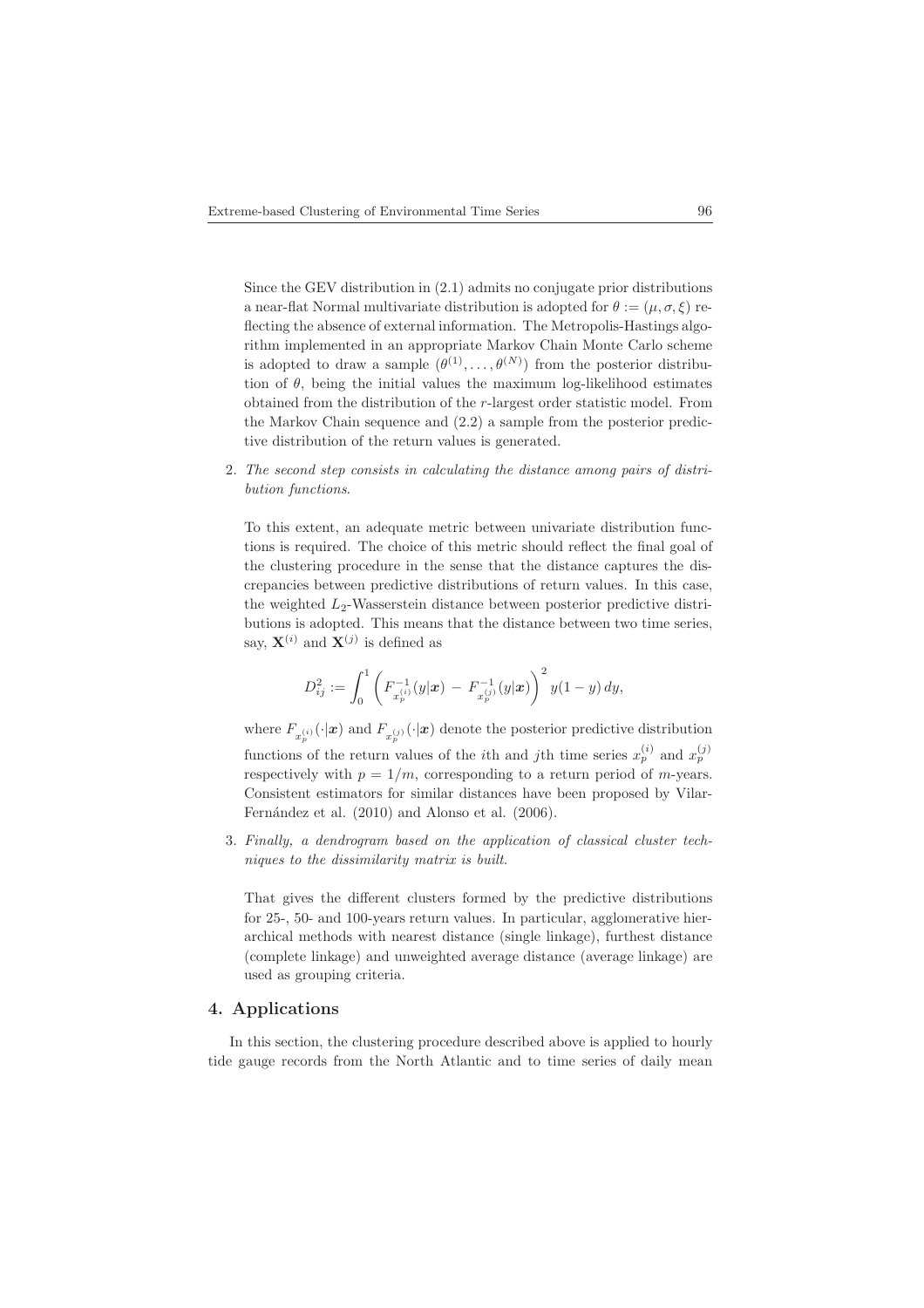temperature obtained from the European Climate Assessment (ECA) data set. A complete description of these results is provided in Scotto et al. (2011a) and Scotto et al.  $(2010)$ , respectively.

### 4.1. Results for the North Atlantic Data Set

It is well-known that sea-level plays a fundamental role as an indicator of the state of the Earth's system. Oceanographic and atmospheric changes influence sea-level variability on a wide range of scales, ranging from local to global spatial scales and from minutes to millennia temporal scales. The height of the sea surface provides therefore an integrated record of changes of the Earth's climate. Furthermore, it assumes particular relevance in a climate change context since long-term changes in extreme sea-levels may be associated with regional climatic variability, and coastal regions may face an increased flooding risk, particularly for areas where the combination of local subsidence and global sea-level rise enhances the rate of relative sea-level change.

Hourly tide gauge records for the Northwest Atlantic are obtained from the Research Quality Data Set of the University of Hawaii Sea Level Center. Only continuous and very long records  $(> 40 \text{ years})$  are considered. A total of 14 stations with records extending from at least January 1911 to December 2005 are selected for the analysis. Information of the analyzed 14 tide gauge record is given in Table 1 below. The algorithm described in the previous section is

| Tide gauge         | Longitude $(^{\circ}E)$ | Latitude $(^{\circ}N)$ | Country       |
|--------------------|-------------------------|------------------------|---------------|
| Atlantic City (AC) | $-74.42$                | 39.35                  | United States |
| Boston (BS)        | $-71.01$                | 42.35                  | United States |
| Brest (BR)         | $-4.5$                  | 48.38                  | France        |
| Charleston (CH)    | $-79.93$                | 32.78                  | United States |
| Eastport (ES)      | $-66.98$                | 44.90                  | United States |
| Fort Pulaski (FP)  | $-80.90$                | 32.03                  | United States |
| Key West (KW)      | $-81.82$                | 24.55                  | United States |
| Lewes $(LW)$       | $-75.12$                | 38.78                  | United States |
| Nantucket (NN)     | $-70.10$                | 41.28                  | United States |
| New London (NL)    | $-72.08$                | 41.35                  | United States |
| Newport (NW)       | $-71.03$                | 41.05                  | United States |
| New York (NY)      | $-74.02$                | 40.70                  | United States |
| Portland (PR)      | $-70.25$                | 43.65                  | United States |
| Wilmington (WL)    | $-77.95$                | 34.23                  | United States |

Table 1: Analyzed tide gauge records.

applied to obtain clusters of the sea-level observations on the basis of 25-, 50 and 100-years return values. The results reveals that:

• for WL, AC, BR, ES, FP and PR, the posterior mean for  $\xi$  is negative. Moreover, the posterior probability of non-negative values for  $\xi$  is negli-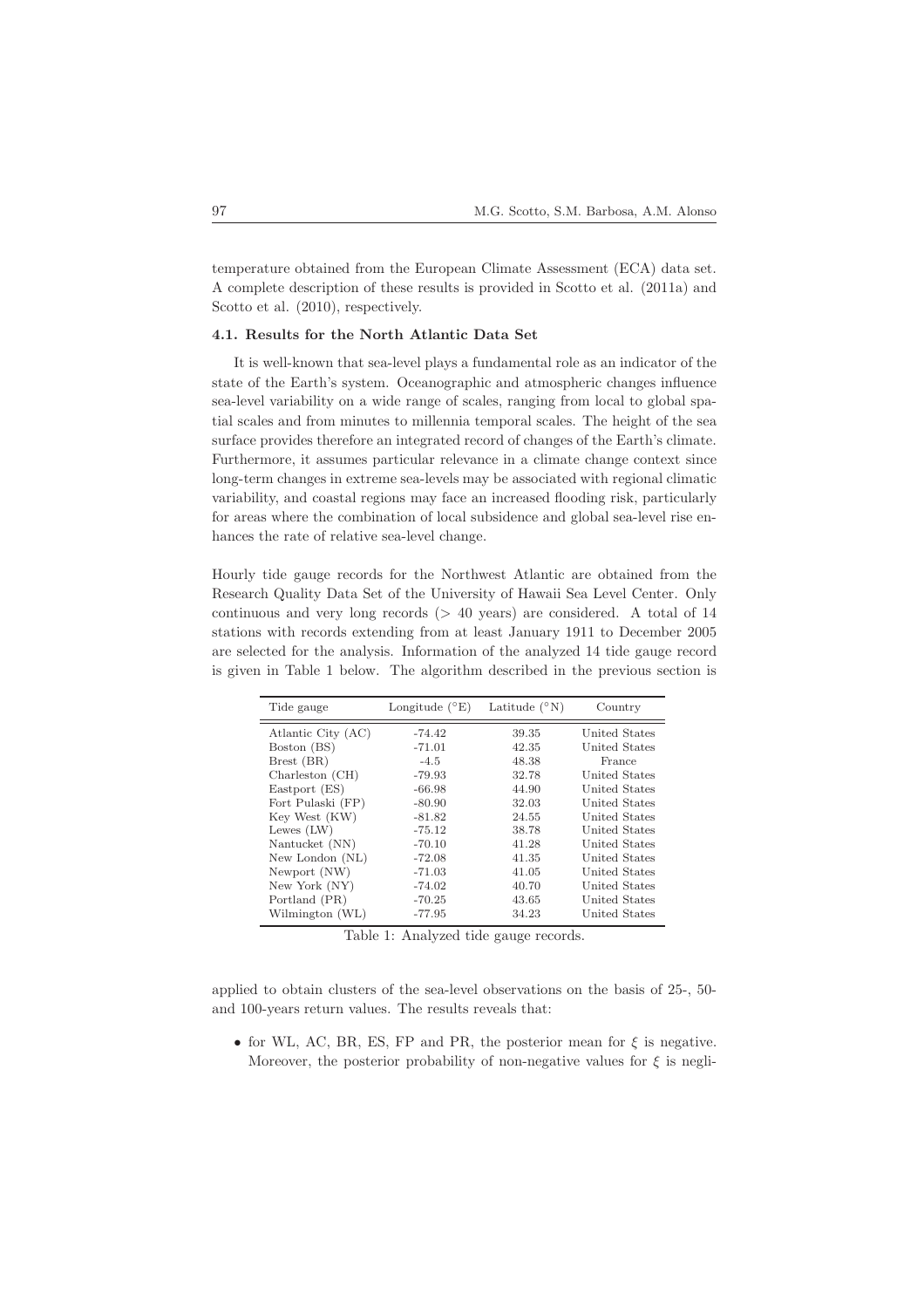gible clearly indicating that a bounded upper tail distribution may be a reasonable choice to fit the data sets corresponding to these locations. This is in contrast with the posterior mean of  $\xi$  in NW, for which the posterior probability of non-negative values for  $\xi$  is non-negligible, being approximately 0.43. Thus, distributions with light tails (bounded or unbounded) are also consistent with the data. Furthermore, for BS, NL, NY and KW the most plausible values of the tail index are those ranging from −0.10 to 0.15 (i.e., light tail distributions). Finally, CH, LW and NN distributions with light or moderately heavy distribution might be a suitable choice.

• The results of the clustering procedure show that the dendrograms based on average linkage exhibit more comprehensive clusters than the dendrograms based on single and complete linkage. However, the results from the three clustering strategies are consistent, showing a clear separation between stations at the highest latitudes (that is ES, BR, PR and BS), for which the return values are largest  $(6 \text{ m})$  and the remaining stations. Despite the large difference in longitude of the BR station, this tide gauge does not appear isolated in the dendrograms, indicating that latitude is the dominant influence on the values of the return levels. BR is closer in terms of the returns distribution function to ES, the highest latitude station in the US east coast data set. BS and PR (PR) form a distinct cluster joining at a slightly higher level, indicating the closeness of the returns distribution function for these two neighboring stations, though not as close as in the case of the BR cluster. For the lower latitude stations, the dendrograms display two distinct clusters, a cluster including the stations with lowest return values,  $\langle 3.5m$  (NW, WL, NN and KW) and a group comprising LW, NY, CH, NL, AC, and FP, corresponding to the stations with intermediate return levels, between 3.5m and 6m. These two groups are spatially quite heterogeneous and do not follow criteria of geographical proximity. However, the differences in the return distribution functions for the locations in these two groups are considerably smaller than between the two northern clusters, since they are joined at a lower level than the two individual clusters of the northern stations (BR & ES and PR & BS).

### 4.2. Results for the ECA Data Set

Stations in western Europe with data from at least January 1901 to December 2007 were selected from the ECA blended data set. Furthermore, only time series for which the percentage of missing values is smaller than 2% were considered in the study. Details are displayed in Table 2.

The analysis of the results allows to conclude that:

• a common feature of the posterior distributions associated with the shape parameter, for all the 32 stations, is that the probability of non-negative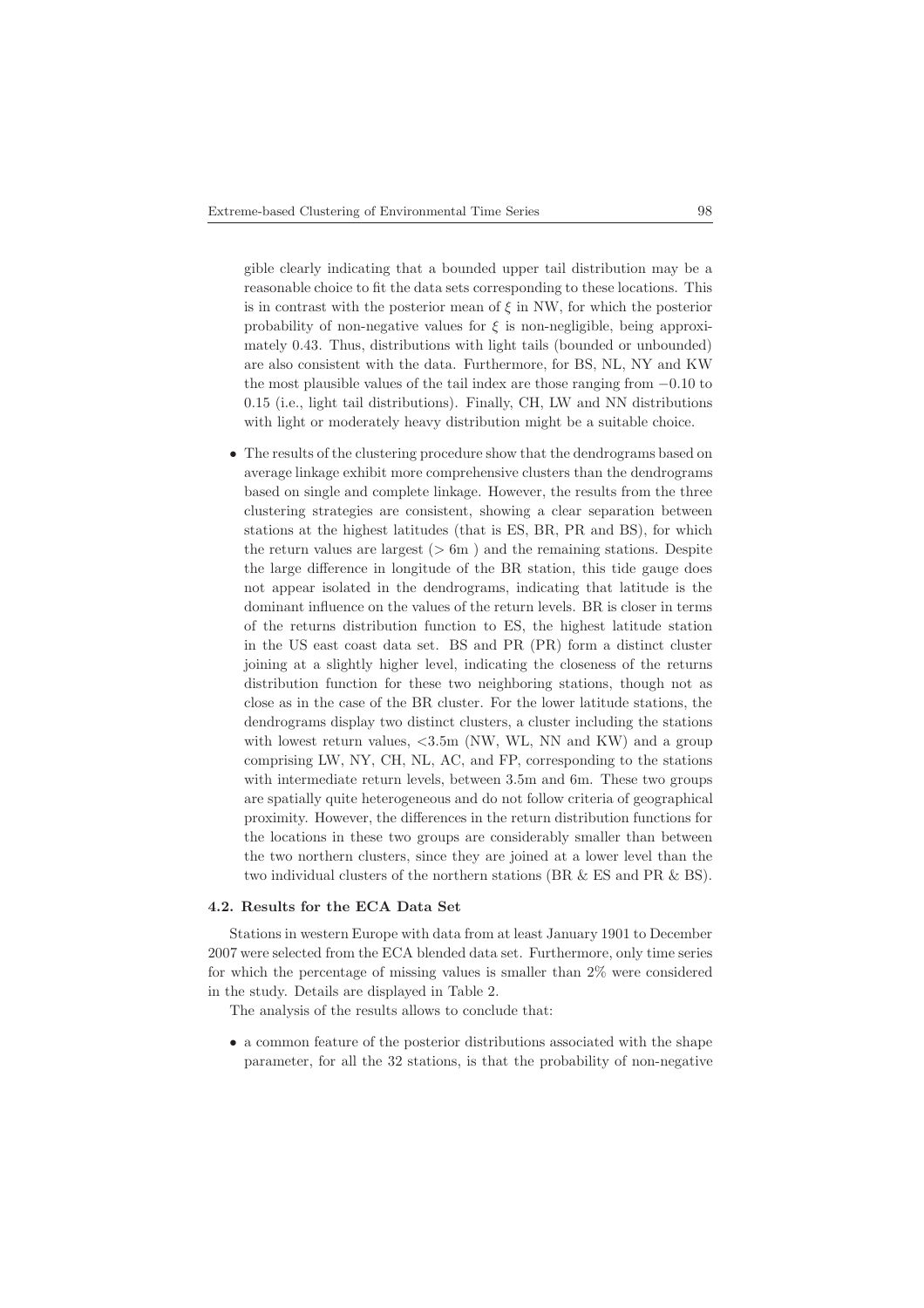| Station                  | Longitude $(^{\circ}E)$ | Latitude $(^{\circ}N)$ | Country     |
|--------------------------|-------------------------|------------------------|-------------|
| St.Petersburg (STP)      | 30.3                    | 59.97                  | Russia      |
| Stockholm (STO)          | 18.05                   | 59.35                  | Sweden      |
| Vestervig (VES)          | 8.32                    | 56.77                  | Denmark     |
| Koebenhavn (KOE)         | 12.53                   | 55.68                  | Denmark     |
| Hammer odde fyr (HOF)    | 14.78                   | 55.3                   | Denmark     |
| Hamburg (HAM)            | 10.25                   | 53.48                  | Germany     |
| Dublin (DUB)             | 353.68                  | 53.35                  | Ireland     |
| Bremen (BRE)             | 8.78                    | 53.05                  | Germany     |
| Berlin (BER)             | 13.3                    | 52.45                  | Germany     |
| Potsdam (POT)            | 13.07                   | 52.38                  | Germany     |
| De bilt (DEB)            | 5.18                    | 52.1                   | Holland     |
| Halle (HAL)              | 11.98                   | 51.48                  | Germany     |
| Leipzig $(LEI)$          | 12.23                   | 51.43                  | Germany     |
| Kyiv (KYI)               | 30.53                   | 50.4                   | Ukraine     |
| Frankfurt (FRE)          | 8.67                    | 50.12                  | Germany     |
| Bamberg (BAM)            | 10.88                   | 49.88                  | Germany     |
| Paris (PAR)              | 2.33                    | 48.82                  | France      |
| Stuttgart (STU)          | 9.22                    | 48.72                  | Germany     |
| Kremsmuenster (KRE)      | 14.13                   | 48.05                  | Austria     |
| Salzburg (SAL)           | 13                      | 47.8                   | Austria     |
| Hohenpeissenberg (HOH)   | 11.02                   | 47.8                   | Germany     |
| Zuerich (ZUE)            | 8.57                    | 47.38                  | Switzerland |
| Saentis (SAE)            | 9.35                    | 47.25                  | Switzerland |
| Graz (GRA)               | 15.45                   | 47.08                  | Austria     |
| Sonnblick (SON)          | 12.95                   | 47.05                  | Austria     |
| Geneve (GEN)             | 6.13                    | 46.25                  | Switzerland |
| Ljubljana bezigrad (LJU) | 14.52                   | 46.05                  | Slovenia.   |
| Lugano $(LUG)$           | 8.97                    | 46                     | Switzerland |
| Zagreb-gric (ZAG)        | 15.97                   | 45.82                  | Croatia     |
| Osijek (OSI)             | 18.63                   | 45.53                  | Croatia     |
| Bologna (BOL)            | 11.25                   | 44.48                  | Italy       |
| $Lisboa$ (LIS)           | 350.85                  | 38.72                  | Portugal    |

Table 2: Analyzed air temperature records.

values for  $\xi$  is negligible indicating that a bounded upper tail distribution may be a reasonable choice to fit the data sets corresponding to these locations. A bounded upper tail distribution is not only reasonable from the statistical point of view but also from a physical perspective, in the sense that thermodynamic considerations lead to a upper limit to the Earth's air temperature.

• The results obtained by the three clustering approaches are in general similar particularly for the complete and average linkage methods. The largest distance between stations distinguishes a cluster with SAE and SON from the remaining locations. These are the highest altitude stations exhibiting the lowest 25-years return values. The second largest distance discriminates mainly the northern stations with maritime climate or on the continental-maritime boundary (STO, VES, KOE, BRE and DUB) from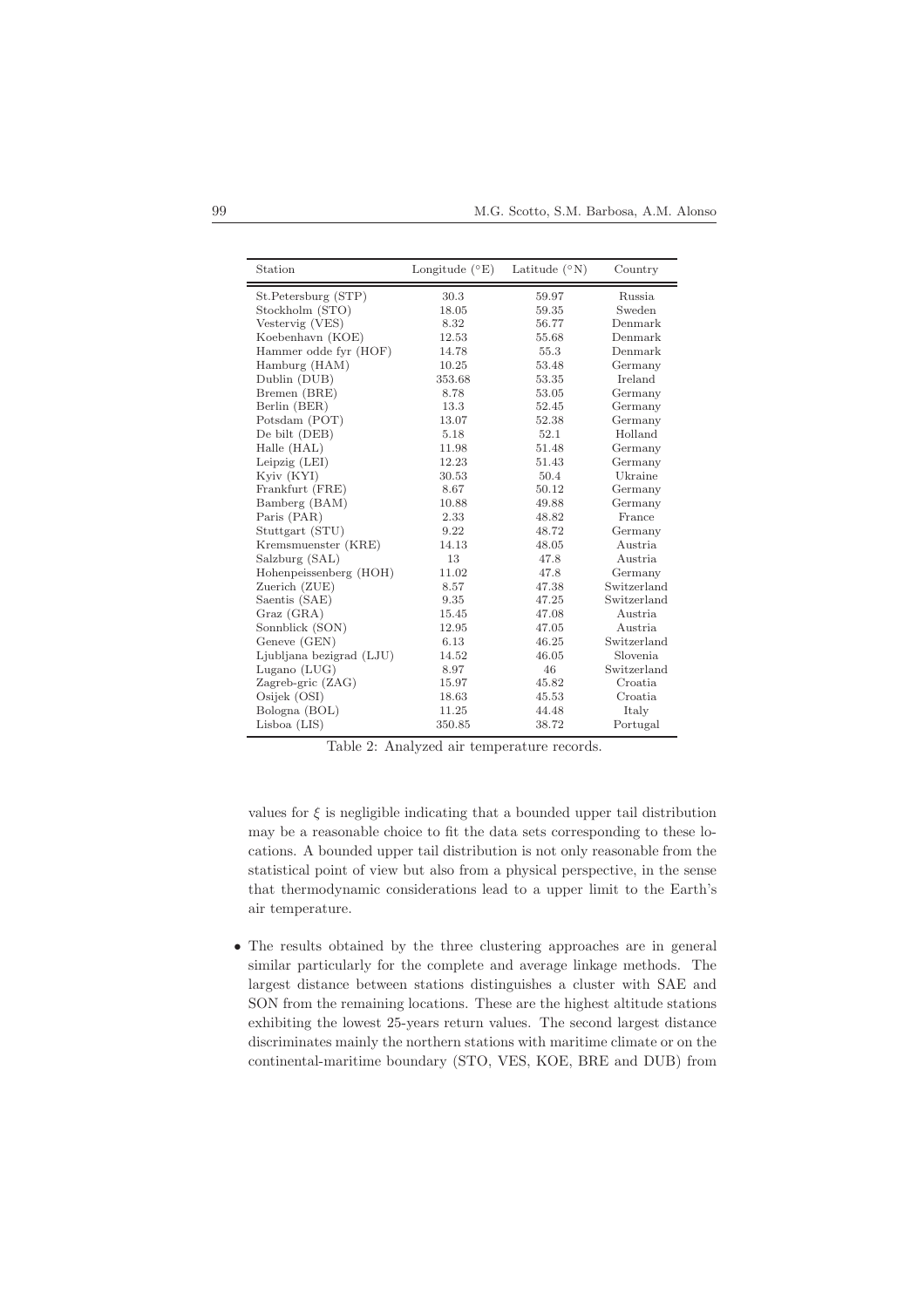the remaining stations in central and southern Europe. Within this large remaining cluster of European stations there is a further discrimination between roughly northern and southern stations, with a further distinction between the south-eastern stations and the more western (PAR, BOL and LIS) locations.

## 5. Conclusions

Clustering time series based on extreme values is a promising approach for the analysis of temporal variability within a spatial context, and specifically for linking future estimates and spatial distributions. This information is relevant in practical applications and complements and serves as input to models lacking the spatial resolution to identify such localized behavior. It is important to stress that by adopting a Bayesian approach, the inference is substantially more flexible. Moreover, by working with noninformative priors the Bayesian framework is essentially formal, but it leads to an inference in which parameter uncertainty is properly formalized and for which inferences on return values are naturally handled.

## Acknowledgement

The authors are grateful to the Associate Editor Miguel López Díaz for inviting us to contribute to this issue of BEIO. This research was partially supported by FEDER funds through COMPETE – Operational Programme Factors of Competitiveness ("Programa Operacional Factores de Competitividade") and by Portuguese funds through the Center for Research and Development in Mathematics and Applications and the Portuguese Foundation for Science and Technology ("FCT–Fundação para a Ciência e a Tecnologia"), within project PEst-C/MAT/UI4106/2011 with COMPETE number FCOMP-01-0124- FEDER-022690. The third author also acknowledge the support by CICYT (Spain) grants SEJ2007-64500 and ECO2011-25706.

#### References

- [1] Alonso, A.M., Berrendero, J.R., Hernández, A. and Justel, A. (2006). Time series clustering based on forecast densities. Comput. Statist. Data Anal., 51, 762-776.
- [2] Baxevani, A., Wilson, R. and Scotto, M.G. (2011). Prediction of catastrophes in space over time. Submitted.
- [3] Caiado, J., Maharaj, E.A. and D'urso, P. (2012). Time series clustering, in Handbook of Cluster Analysis, C. Henning, M. Meila, F. Murtagh, R. Rocci (eds.), CRC Press (to appear).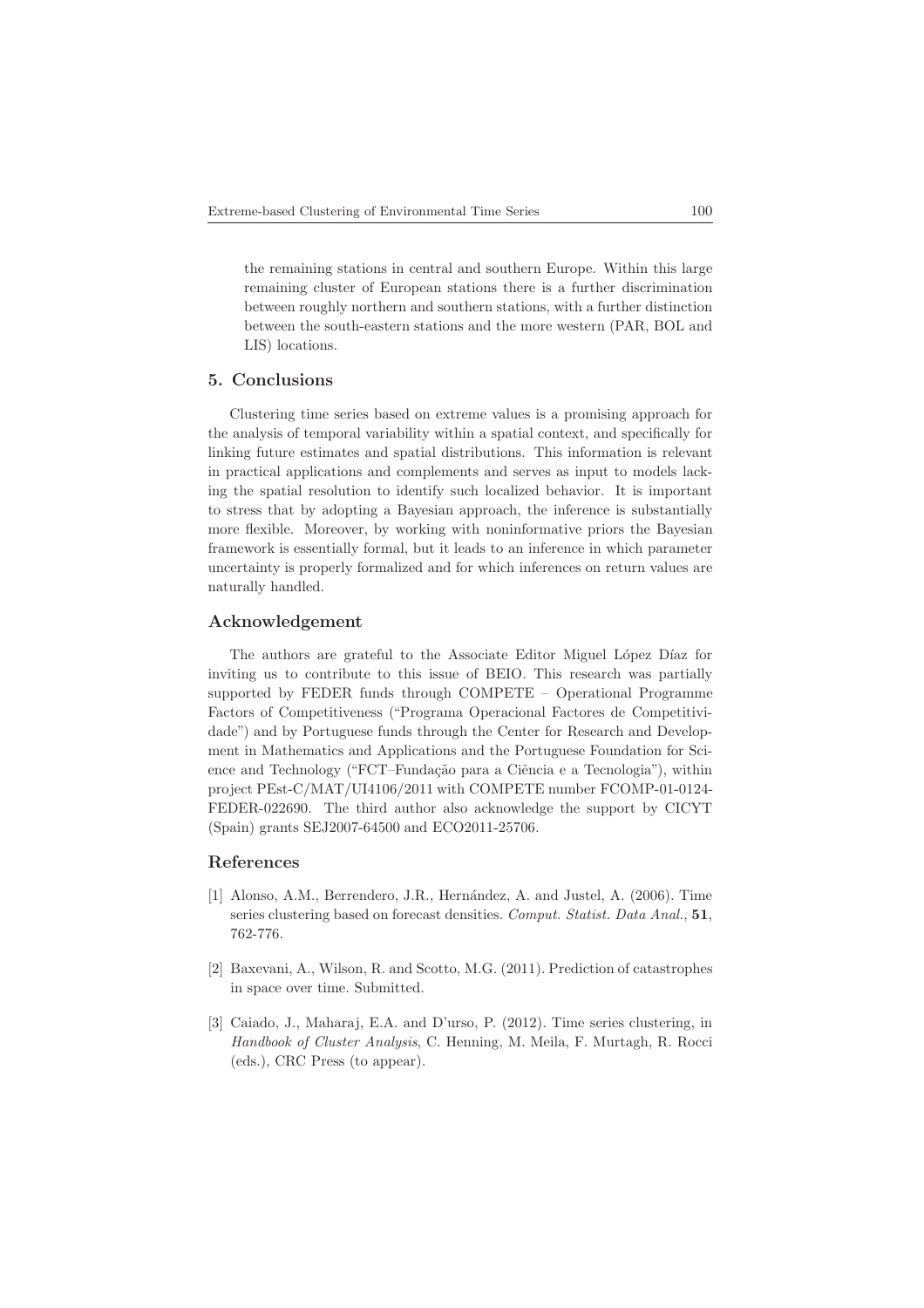- [4] Caires, S. and Sterl, A. (2005). 100-years return value estimates for ocean wind speed and sigfinicant wave height from the era-40 data. J. Climate, 18, 1032–1048.
- [5] Chavez-Demoulin, V. and Davison, A.C. (2012). Modelling time series extremes. Revstat-Statistical Journal, 10, 109–133.
- [6] Egozcue J.J., Pawlowsky-Glahn V and Ortego M.I. (2005). Wave-height hazard analysis in Eastern Coast of Spain - Bayesian approach using generalized Pareto distribution. Adv. Geosci., 2, 25-30.
- [7] Fraga Alves, M.I. and Gomes, M.I. (1996). Statistical choice of extreme value domains of attraction - a comparative analysis. Commun. Statist. Theory Meth., 25, 789–811.
- [8] Galeano, P. and Peña, D. (2000). Multivariate analysis in vector time series. Resenhas, 4, 383–403.
- [9] Guedes Soares, C. and Scotto, M.G. (2004). Application of the r-order statistics for long-term predictions of significant wave heights. Coastal Eng., 51, 387–394.
- [10] Hasofer, A.M. and Wang, Z. (1992). A test for extreme value domain of attraction. J. Amer. Statist. Soc., 87, 171–177.
- [11] Jolliffe, I.T. and Philipp, A. (2010). Some recent developments in cluster analysis. Phys. Chem. Earth, 35, 309-315.
- [12] Jonathan P. and Ewans, K. (2013). Statistical modelling of extreme ocean environments for marine design: a review. Ocean Eng., **62**, 91-109.
- [14] Marohn, F. (1998a). An adaptive test for Gumbel domain of attraction. Scand. J. Statist., 25, 311–324.
- [14] Marohn, F. (1998b). Testing the Gumbel hypothesis via the POT-method. Extremes, 1, 191–213.
- [15] Méndez, F.J., Menéndez, M., Luceño, A. and Losada, I.J. (2006). Estimation of the long term variability of extreme significant wave height using a time-dependent POT model. J. Geophys. Res., 111, C07024.
- [16] Menéndez, M., Méndez, F.J., Losada, I.J. and Graham, N.E. (2008). Variability of extreme wave heights in the northeast pacific ocean based on buoy measurements. Geophys. Res. Lett. 35, L22607.
- [17] Mínguez, R., Menéndez, M., Méndez, F.J. and Losada, I.J. (2010). Sensitivity analysis of time-dependent generalized extreme value models for ocean climate variables. Adv. Water Resour. 33, 833-845.